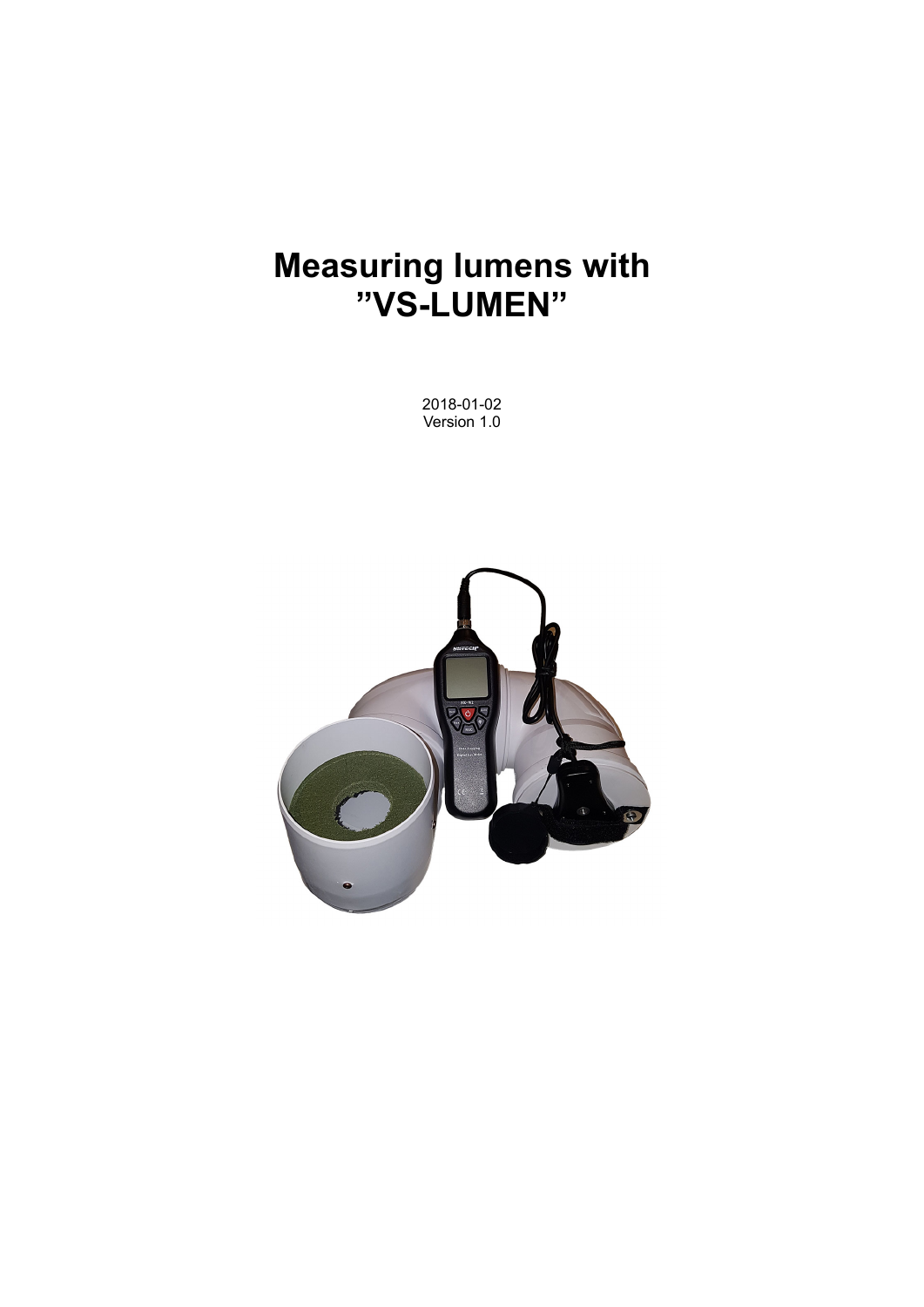#### **Content/purpose**

This document is a description of the calibration and validation of the lumen tube VS-LUMEN and the method of measuring the lumen output of flashlights.

#### **VS-LUMEN description**

The VS-LUMEN consists of:

- Lumen tube
- Lux meter NKTECH NK-W2, serial no. 01709094
- Adapter rings for different flashlight sizes

#### **Calibration lightsource**

To calibrate the VS-LUMEN we need to establish the correction factor and formula from the measured fcvalue to the correct lumen. In order to do so we need to have a light source with a measured and correct lumen value. One of the highest regarded manufacturer that are concidered to give correct lumen values on their flashlights are Fenix. We have choosen the LD60 as light source as it has three LED:s that can be turned on or of separately giving as many different lumen outputs as possible. This light has also been tested by Selfbuilt at [http://www.flashlightreviews.ca](http://www.flashlightreviews.ca/)

| Flashlight mode/<br>Number of batteries | LOW<br>1x 18650 | LOW<br>2x 18650 | LOW<br>3x 18650 | <b>MED</b><br>1x 18650 | MED<br>2x 18650 | MED<br>3x 18650 | <b>HIGH</b><br>1x 18650 | <b>HIGH</b><br>2x 18650 | <b>HIGH</b><br>3x 18650 | <b>TURBO</b><br>3x 18650 |
|-----------------------------------------|-----------------|-----------------|-----------------|------------------------|-----------------|-----------------|-------------------------|-------------------------|-------------------------|--------------------------|
| Value from<br>manufacturer              |                 |                 | 160             |                        |                 | 500             |                         |                         | 1500                    | 2800                     |
| Measured value by<br>Selfbuilt          | 50              | 100             | 150             | 165                    | 330             | 500             | 500                     | 1000                    | 1500                    | 2850                     |

Table 1. Manufacturer stated values and results from tests by Selfbuilt:

As this independent test verifies the values given by the manufacturer, we will use them as reference values for all our tests. Due to the fact that none of this values are tracable to an international standard by any means, all our results are only comparable to this particular lamp.

### **Correction value and formula**

To get an equation for the fc-value to lumen conversion, we make measurements with all different light settings on our reference light. The measurements is done according to "Procedure of measurement".

All values are then imported to Microsoft excel and its nonlinear regression function is used to calculate the conversion formula.



Picture 1. Curve plotted in Excel

The conversion formula given by excel is:

# **lm = -2,7\*10-9x 4 + 8\*10-6x 3 – 0,0077x<sup>2</sup> + 4,7627x – 114,78**

where x is the fc-value from the Nktech instrument.